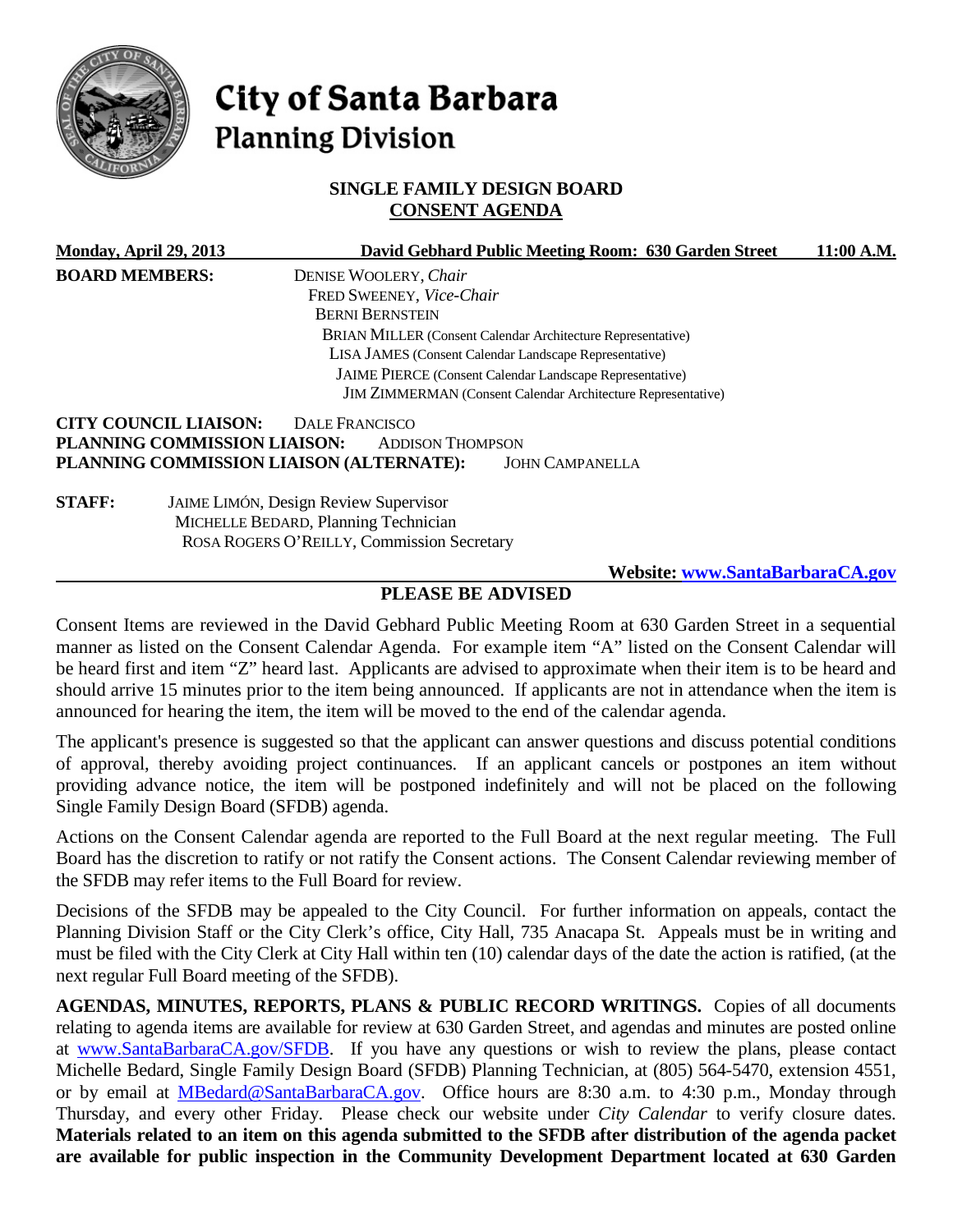**Street, during normal business hours.** Writings that are a public record under Government Code § 54957.5(a) and that relate to an agenda item for an open session of a regular meeting of the SFDB and that are distributed to a majority of all of the members of the SFDB during the meeting are available for public inspection by the door at the back of the David Gebhard Public Meeting Room, 630 Garden Street, Santa Barbara, CA.

**AMERICANS WITH DISABILITIES ACT:** In compliance with the Americans with Disabilities Act, if you need special assistance to gain access to, comment at, or participate in this meeting, please contact the Planning Division at (805) 564-5470, extension 4577. If possible, notification at least 48 hours prior to the meeting will enable the City to make reasonable arrangements in most cases.

**NOTICE:** On Thursday, April 25, 2013, this Agenda was duly posted on the indoor and outdoor bulletin boards at the Community Development Department, 630 Garden Street, and online at [www.SantaBarbaraCA.gov/SFDB.](http://www.santabarbaraca.gov/sfdb)

**PUBLIC COMMENT:** Any member of the public may address the Single Family Design Board Consent Representative for up to two minutes on any subject within their jurisdiction that is not scheduled for a public discussion before the Board.

## **PROJECT DESIGN AND FINAL REVIEW**

## **A. 444 CONEJO RD A-1 Zone**

| Assessor's Parcel Number:  | 019-061-029            |
|----------------------------|------------------------|
| <b>Application Number:</b> | MST2011-00309          |
| Designer:                  | <b>Behzad Masooman</b> |
| Architect:                 | Borzou Rahmi           |
| Owner:                     | Salmaun Masooman       |

(This is a revised project for proposed design alterations to the previously approved application to rebuild a single-family residence which was destroyed during the Tea Fire. The original approved application is currently under construction. The proposed alterations include a 196 square foot addition to the previously approved 289 square foot one-car garage for the purpose of providing a 485 square foot two-car garage. Other alterations include a 192 square foot reduction to the second level deck above the garage, a change in roof shape at the living room from a hip style roof to a proposed gable roof, reconfiguration of the entry stairs, and alterations to doors and windows. The revised proposal of 2,099 square feet, located on a 6,804 square foot lot in the Hillside Design District, is 71% of the maximum required floor-to-lot area ratio (FAR).)

**(The project requires compliance with Staff Hearing Officer Resolution No. 021-13. Revised Project Design and Final Approval requested.)**